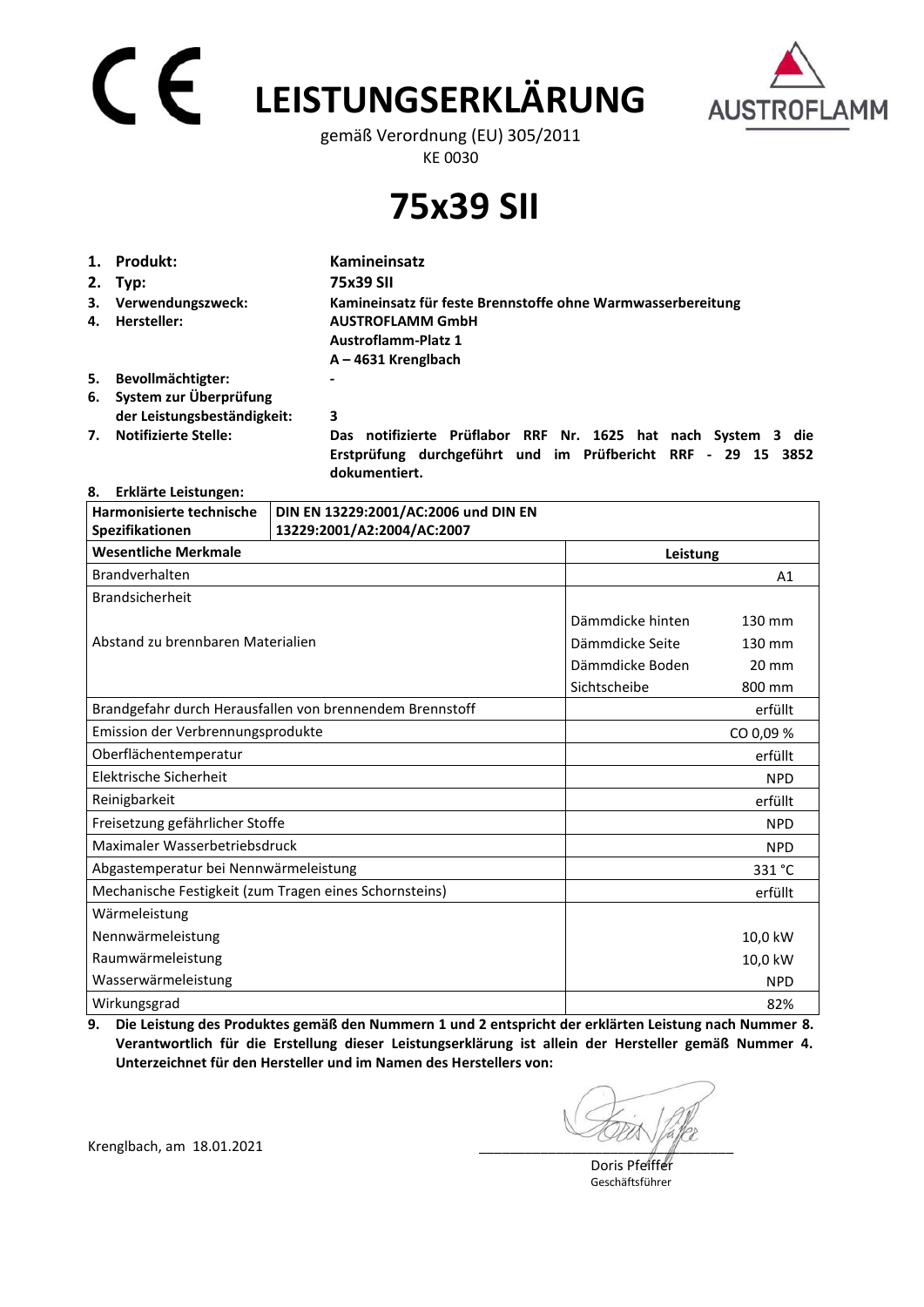## **Declaration of performance**



Council Regulation (EU) 305/2011 KE 0030

**75x39 SII**

| 1. | Product:                       | Insert appliances                                                          |
|----|--------------------------------|----------------------------------------------------------------------------|
| 2. | Type:                          | 75x39 SII                                                                  |
| 3. | Intended use:                  | Insert appliance for solid fuel without hot water supply                   |
| 4. | Trade mark/manufacturer:       | <b>AUSTROFLAMM GmbH</b>                                                    |
|    |                                | <b>Austroflamm-Platz 1</b>                                                 |
|    |                                | $A - 4631$ Krenglbach                                                      |
| 5. | Representative:                | $\blacksquare$                                                             |
| 6. | <b>System of verification</b>  |                                                                            |
|    | of constancy of performance: 3 |                                                                            |
| 7. | <b>Notified body:</b>          | The notified test laboratory RRF Nr. 1625 performed the initial assessment |

 **under system 3 and issued the results in test certifiacte RRF - 29 15 3852.** 

**8. Declared performance:** 

| <b>Harmonised technical</b><br>specifications   | DIN EN 13229:2001/AC:2006 und<br><b>DIN EN</b><br>13229:2001/A2:2004/AC:2007 |                              |                 |
|-------------------------------------------------|------------------------------------------------------------------------------|------------------------------|-----------------|
| <b>Essential characteristics</b>                |                                                                              | Performance                  |                 |
| Fire performance                                |                                                                              |                              | A1              |
| Fire safety                                     |                                                                              |                              |                 |
|                                                 |                                                                              | insulation thickness rear    | 130 mm          |
| Distance to flammable materials                 |                                                                              | insulation thickness lateral | 130 mm          |
|                                                 |                                                                              | insulation thickness floor   | $20 \text{ mm}$ |
|                                                 |                                                                              | glass pane                   | 800 mm          |
| Fire hazard through burning fuel falling out    |                                                                              |                              | complied        |
| <b>Emission combustion products</b>             |                                                                              |                              | CO 0,09 %       |
| Surface temperature                             |                                                                              |                              | complied        |
| <b>Electrical safety</b>                        |                                                                              |                              | <b>NPD</b>      |
| Cleanability                                    |                                                                              |                              | complied        |
| Discharge of toxic material                     |                                                                              |                              | <b>NPD</b>      |
| Maximum water operating pressure                |                                                                              |                              | <b>NPD</b>      |
| Exhaust gas temperature at nominal heat output  |                                                                              |                              | 331 °C          |
| Mechanical stability (for carrying the chinmey) |                                                                              |                              | complied        |
| Heat output                                     |                                                                              |                              |                 |
| Nominal heat output                             |                                                                              |                              | 10,0 kW         |
| Room heating capacity                           |                                                                              |                              | 10,0 kW         |
| Water heating capacity                          |                                                                              |                              | <b>NPD</b>      |
| Efficiency                                      |                                                                              |                              | 82%             |

**9. The performance of the product identified above is in conformity with the set of declared performance/s. This declaration of performance is issued, in accordance with Regulation (EU) No 305/2011, under the sole responsibility of the manufacturer identified above. Signed for and on behalf of the manufacturer by:**

 Doris Pfeiffer Managing director

Krenglbach, 18.01.2021